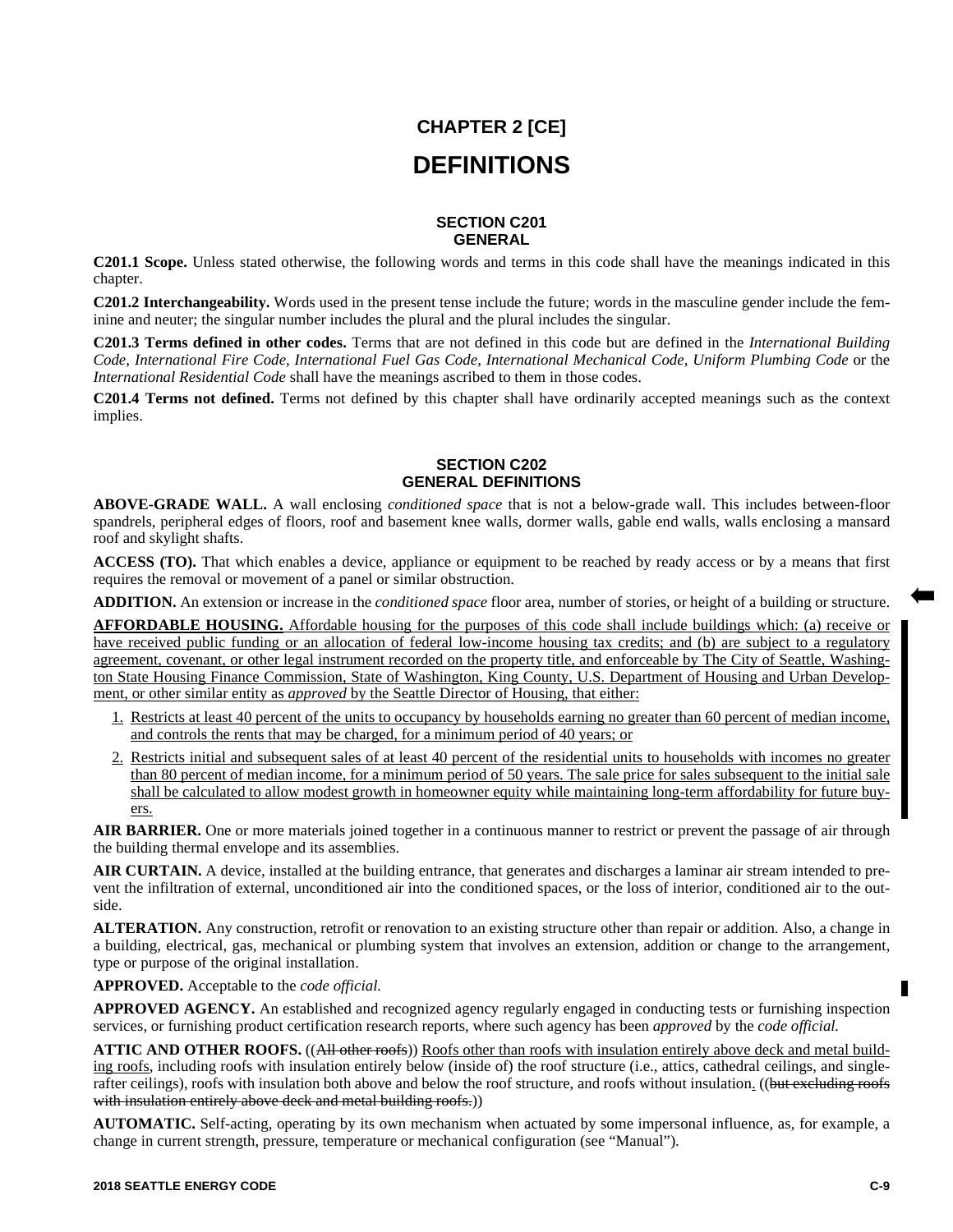**AUTOMATIC CONTROL DEVICE.** A device capable of automatically turning loads off and on without manual intervention.

**BELOW-GRADE WALL.** That portion of a wall in the building envelope that is entirely below the finish grade and in contact with the ground.

**BLOCK.** A generic concept used in energy simulation. It can include one or more thermal zones. It represents a whole building or portion of a building with the same use type served by the same HVAC system type.

**BOILER, MODULATING.** A boiler that is capable of more than a single firing rate in response to a varying temperature or heating load.

**BOILER SYSTEM.** One or more boilers, their piping and controls that work together to supply steam or hot water to heat output devices remote from the boiler.

**BUBBLE POINT.** The refrigerant liquid saturation temperature at a specified pressure.

**BUILDING.** Any structure used or intended for supporting or sheltering any use or occupancy, including any mechanical systems, service water heating systems and electric power and lighting systems located on the building site and supporting the building.

**BUILDING COMMISSIONING.** A process that verifies and documents that the building systems have been installed, and function according to the approved construction documents.

**BUILDING ENTRANCE.** Any doorway, set of doors, revolving door, vestibule, or other form of portal (including elevator doors such as in parking garages) that is ordinarily used to gain access to the building or to exit from the building by its users and occupants. This does not include doors solely used to directly enter mechanical, electrical, and other building utility service equipment rooms, or doors for emergency egress only. Where buildings have separate one-way doors to enter and leave, this also includes any doors ordinarily used to leave the building.

**BUILDING SITE.** A contiguous area of land that is under the ownership or control of one entity.

**BUILDING THERMAL ENVELOPE.** The below-grade walls, above-grade walls, floors, ceilings, roofs, and any other building element assemblies that enclose *conditioned space* or provides a boundary between *conditioned space, semiheated space* and exempt or unconditioned space.

*C-***FACTOR (THERMAL CONDUCTANCE).** The coefficient of heat transmission (surface to surface) through a building component or assembly, equal to the time rate of heat flow per unit area and the unit temperature difference between the warm side and cold side surfaces (Btu/h ft<sup>2</sup> x  $\rm{^{\circ}F}$ ) [W/(m<sup>2</sup> x K)].

**CAPTIVE KEY DEVICE.** A lighting control that will not release the key that activates the override when the lighting is on.

**CAVITY INSULATION.** Insulating material located between framing members.

**CERTIFIED COMMISSIONING PROFESSIONAL.** An individual who is certified by an ANSI/ISO/IEC 17024:2012 accredited organization to lead, plan, coordinate, and manage commissioning teams and implement the commissioning process.

**CHANGE OF OCCUPANCY.** A change in the use of a building or a portion of a building that results in any of the following:

- 1. A *change of occupancy* classification.
- 2. A change from one group to another group within an occupancy classification.
- 3. Any change in use within a group for which there is a change in the application of the requirements of this code.

**CIRCULATING HOT WATER SYSTEM.** A specifically designed water distribution system where one or more pumps are operated in the service hot water piping to circulate heated water from the water-heating equipment to the fixture supply and back to the water-heating equipment.

**CLERESTORY FENESTRATION.** See "Fenestration."

**CLIMATE ZONE.** A geographical region based on climatic criteria as specified in this code.

**CODE OFFICIAL.** The ((officer or other designated authority)) Director of the Seattle Department of Construction and Inspections charged with the administration and enforcement of this code, or a duly authorized representative.

**COEFFICIENT OF PERFORMANCE (COP) – COOLING.** The ratio of the rate of heat removal to the rate of energy input, in consistent units, for a complete refrigerating system or some specific portion of that system under designated operating conditions.

**COEFFICIENT OF PERFORMANCE (COP) – HEATING.** The ratio of the rate of heat removal to the rate of heat delivered to the rate of energy input, in consistent units, for a complete heat pump system, including the compressor and, if applicable, auxiliary heat, under designated operating conditions.

**COMMERCIAL BUILDING.** For this code, all buildings not included in the definition of "Residential buildings."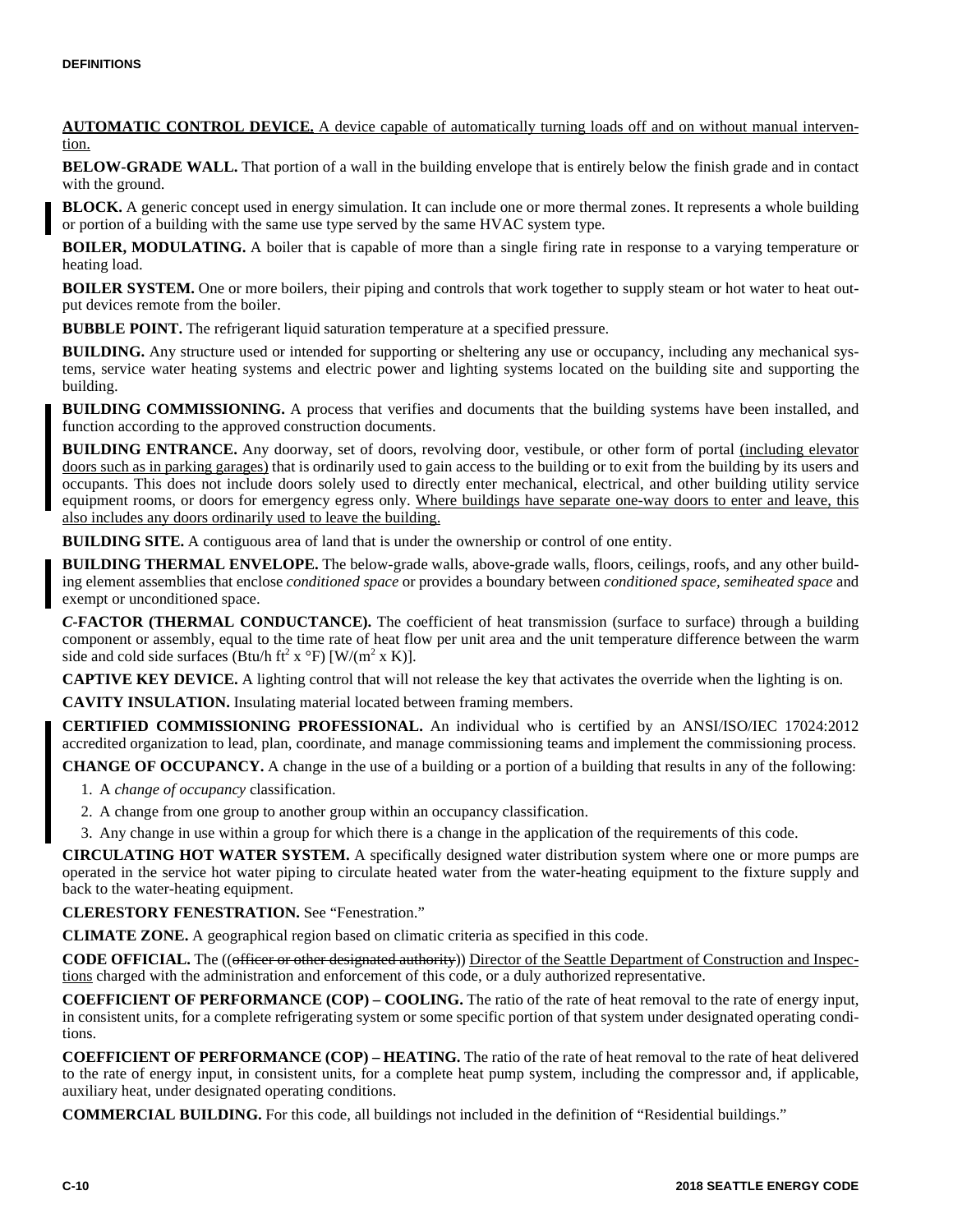**COMPUTER ROOM.** A room whose primary function is to house equipment for the processing and storage of electronic data and that has a design *total information technology equipment (ITE)* equipment load less than or equal to 20 watts per square foot of conditioned floor area (215 watts/m<sup>2</sup>) or a design *ITE* equipment load less than or equal to 10 kW. See also "Data center."

**CONDENSING UNIT.** A factory-made assembly of refrigeration components designed to compress and liquefy a specific refrigerant. The unit consists of one or more refrigerant compressors, refrigerant condensers (air-cooled, evaporatively cooled, or water-cooled), condenser fans and motors (where used) and factory-supplied accessories.

**CONDITIONED FLOOR AREA.** The horizontal projection of the floors associated with the *conditioned space.*

**CONDITIONED SPACE.** An area, room or space that is enclosed within the building thermal envelope and that is directly heated or cooled or that is indirectly heated or cooled. Spaces are indirectly heated or cooled where they communicate through openings with conditioned spaces, where they are separated from conditioned spaces by uninsulated walls, floors or ceilings, or where they contain uninsulated ducts, piping or other sources of heating or cooling. Elevator shafts, stair enclosures, enclosed corridors connecting *conditioned spaces,* and *enclosed spaces* through which conditioned air is transferred at a rate exceeding three air changes per hour are considered *conditioned spaces* for the purposes of the *building thermal envelope* requirements.

**CONTINUOUS INSULATION (CI).** Insulating material that is continuous across all structural members without metal thermal bridges other than fasteners that have a total cross-sectional area not greater than 0.04 percent (0.12 percent where all metal thermal bridges are stainless steel) of the envelope surface through which they penetrate, and service openings. It is installed on the interior or exterior or is integral to any opaque surface of the building envelope.

**CONTROLLED PLANT GROWTH ENVIRONMENT.** Group F and U buildings or spaces that are used exclusively for and specifically controlled to facilitate and enhance plant growth and production by manipulating various indoor environmental conditions. Technologies include indoor agriculture, cannabis growing, hydroponics, aquaculture and aquaponics. Controlled indoor environment variables include, but are not limited to, temperature, air quality, humidity and carbon dioxide.

**CONTROLLED RECEPTACLE.** An electrical receptacle that is controlled by an *automatic control device*.

**CURTAIN WALL.** Fenestration products used to create an external nonload-bearing wall that is designed to separate the exterior and interior environments.

**DATA ACQUISITION SYSTEM.** An electronic system managed by the building owner to collect, tabulate and display metering information.

**DATA CENTER.** A room or series of rooms that share *Data Center Systems* whose primary function is to house equipment for the processing and storage of electronic data, which has a design total *information technology equipment (ITE)* equipment power density exceeding 20 watts per square foot of conditioned area and a total design ITE equipment load greater than 10 kW.

**DATA CENTER SYSTEMS.** HVAC systems, electrical systems, equipment, or portions thereof used to condition *ITE* or electrical systems in a *data center.*

**DAYLIGHT RESPONSIVE CONTROL.** A device or system that provides *automatic* control of electric light levels based on the amount of daylight in a space.

**DAYLIGHT ZONE.** The portion of the building interior floor area that is illuminated by natural daylight through sidelit and toplit fenestration.

**DECORATIVE APPLIANCE, VENTED.** A vented appliance wherein the primary function lies in the aesthetic effect of the flames.

**DEMAND CONTROL VENTILATION (DCV).** A ventilation system capability that provides for the automatic reduction of outdoor air intake below design rates when the actual occupancy of spaces served by the system is less than design occupancy.

**DEMAND RECIRCULATION WATER SYSTEM.** A water distribution system having one or more recirculation pumps that pump water from a heated water supply pipe back to the heated water source through a cold water supply pipe.

**DOOR, GARAGE.** Doors rated by ASMA 105 with a single panel or sectional panels.

**DOOR, NONSWINGING.** Roll-up, tilt-up, metal coiling and sliding doors, access hatches, and all other doors that are not swinging doors or garage doors with less *than* or equal to 14 percent glazing.

**DOOR, SWINGING.** Doors that are hinged on one side and revolving doors.

**DUCT.** A tube or conduit utilized for conveying air. The air passages of self-contained systems are not to be construed as air ducts.

**DUCT SYSTEM.** A continuous passageway for the transmission of air that, in addition to ducts, includes duct fittings, dampers, plenums, fans and accessory air-handling equipment and appliances.

**DWELLING UNIT.** A single unit providing complete independent living facilities for one or more persons, including permanent provisions for living, sleeping, eating, cooking and sanitation.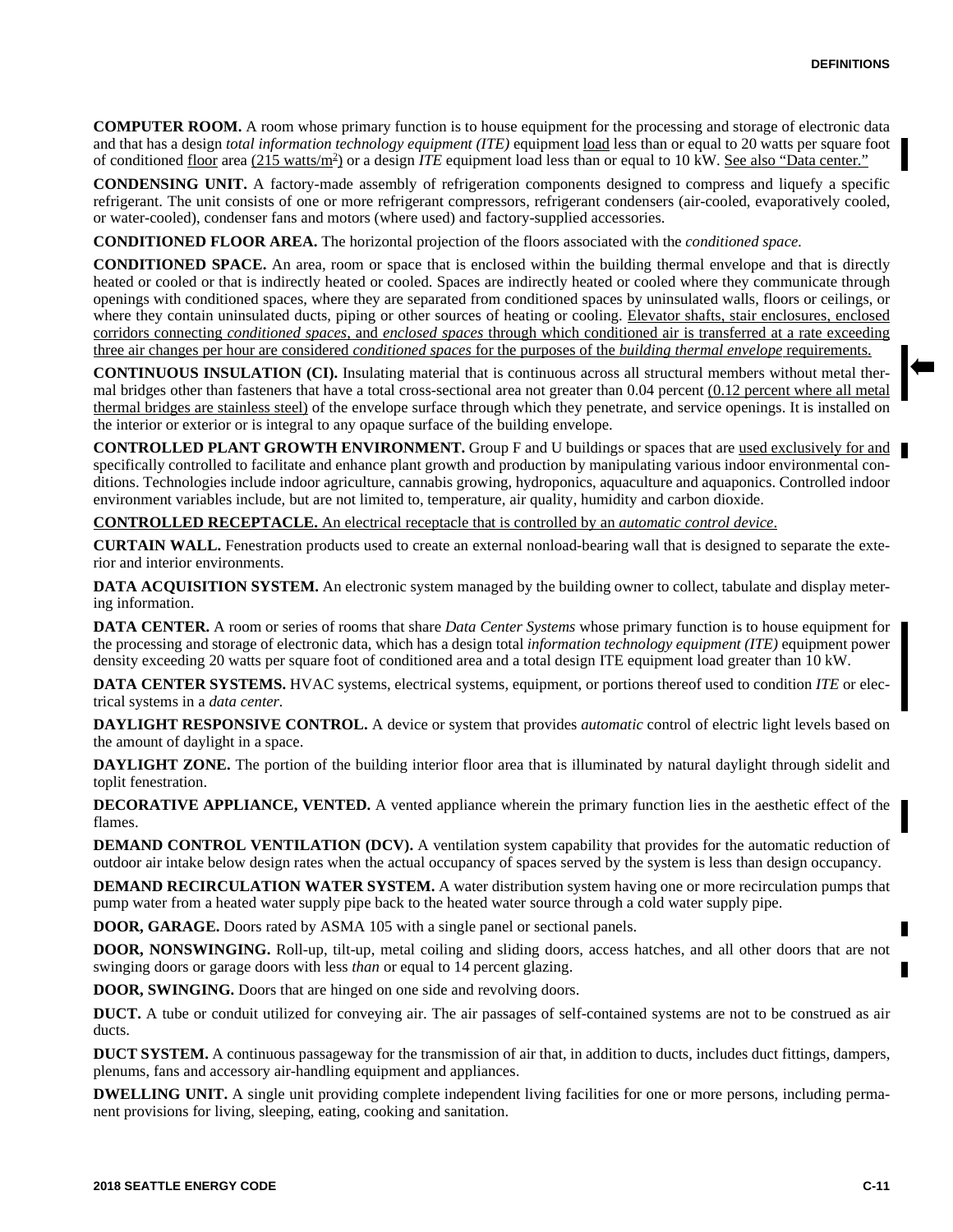**DX-DEDICATED OUTDOOR AIR SYSTEM UNITS (DX-DOAS UNITS).** A type of air-cooled, water-cooled or water source factory assembled product that dehumidifies 100 percent outdoor air to a low dew point and includes reheat that is capable of controlling the supply dry-bulb temperature of the dehumidified air to the designated supply air temperature. This conditioned outdoor air is then delivered directly or indirectly to the conditioned spaces. It may precondition outdoor air by containing an enthalpy wheel, sensible wheel, desiccant wheel, plate heat exchanger, heat pipes, or other heat or mass transfer apparatus.

**DYNAMIC GLAZING.** Any fenestration product that has the fully reversible ability to change its performance properties, including *U-*factor, SHGC, or VT.

**ECONOMIZER, AIR.** A duct and damper arrangement and *automatic* control system that allows a cooling system to supply outside air to reduce or eliminate the need for mechanical cooling during mild or cold weather.

**ECONOMIZER, WATER.** A system where the supply air of a cooling system is cooled indirectly with water that is itself cooled by heat or mass transfer to the environment without the use of mechanical cooling.

**ELECTRICAL LOAD COEFFICIENT (ELC).** In a *data center,* the ratio of the sum of three specific electrical losses (or losses calculated from efficiencies) to the *ITE* load itself. Specifically, *ELC* equals the sum of the incoming (to *ITE*) electrical service losses, UPS losses, and *ITE* distribution losses all divided by the peak *ITE* load. The design *ELC* is calculated at the full load design condition with active redundant equipment engaged, and the annual *ELC* is calculated the same way because it is assumed that *ITE* runs constantly at full power all year.

**ENCLOSED SPACE.** A volume surrounded by solid surfaces such as walls, floors, roofs, and openable devices such as doors and operable windows.

**END USE CATEGORY.** A load or group of loads that consume energy in a common or similar manner.

**ENERGY ANALYSIS.** A method for estimating the annual energy use of the *proposed design* and *standard reference design* based on estimates of energy use.

**ENERGY COST.** The total estimated annual cost for purchased energy for the building functions regulated by this code, including applicable demand charges.

**ENERGY RECOVERY VENTILATION SYSTEM.** Systems that employ air-to-air heat exchangers to recover energy from exhaust air for the purpose of preheating, precooling, humidifying or dehumidifying outdoor ventilation air prior to supplying the air to a space, either directly or as part of an HVAC system.

**ENERGY SIMULATION TOOL.** An *approved* software program or calculation-based methodology that projects the annual energy use of a building.

**ENERGY SOURCE METER.** A meter placed at the source of the incoming energy that measures the energy delivered to the whole building or metered space.

**ENTRANCE DOOR.** A vertical fenestration product used for occupant ingress, egress and access in nonresidential buildings including, but not limited to, exterior entrances utilizing latching hardware and *automatic* closers and containing over 50 percent glazing specifically designed to withstand heavy duty usage.

**EQUIPMENT ROOM.** A space that contains either electrical equipment, mechanical equipment, machinery, water pumps or hydraulic pumps that are a function of the building's services.

**EXTERIOR WALL.** Walls including both above-grade walls and below-grade walls.

**FAN BRAKE HORSEPOWER (BHP).** The horsepower delivered to the fan's shaft. Brake horsepower does not include the mechanical drive losses (belts, gears, etc.).

**FAN EFFICIENCY GRADE (FEG).** A numerical rating identifying the fan's aerodynamic ability to convert shaft power, or impeller power in the case of a direct-driven fan, to air power.

**FAN SYSTEM BHP.** The sum of the fan brake horsepower of all fans that are required to operate at fan system design conditions to supply air from the heating or cooling source to the *conditioned space(s)* and return it to the source or exhaust it to the outdoors.

**FAN SYSTEM DESIGN CONDITIONS.** Operating conditions that can be expected to occur during normal system operation that result in the highest supply fan airflow rate to conditioned spaces served by the system, other than during air economizer operation.

**FAN SYSTEM MOTOR NAMEPLATE HP.** The sum of the motor nameplate horsepower of all fans that are required to operate at design conditions to supply air from the heating or cooling source to the *conditioned space(s)* and return it to the source or exhaust it to the outdoors.

**FENESTRATION.** Products classified as either skylights or vertical fenestration.

**SKYLIGHTS.** Glass or other transparent or translucent glazing material installed at a slope of less than 60 degrees (91.05) rad) from horizontal, including unit skylights, tubular daylighting devices and glazing materials in solariums, sunrooms, roofs and sloped walls.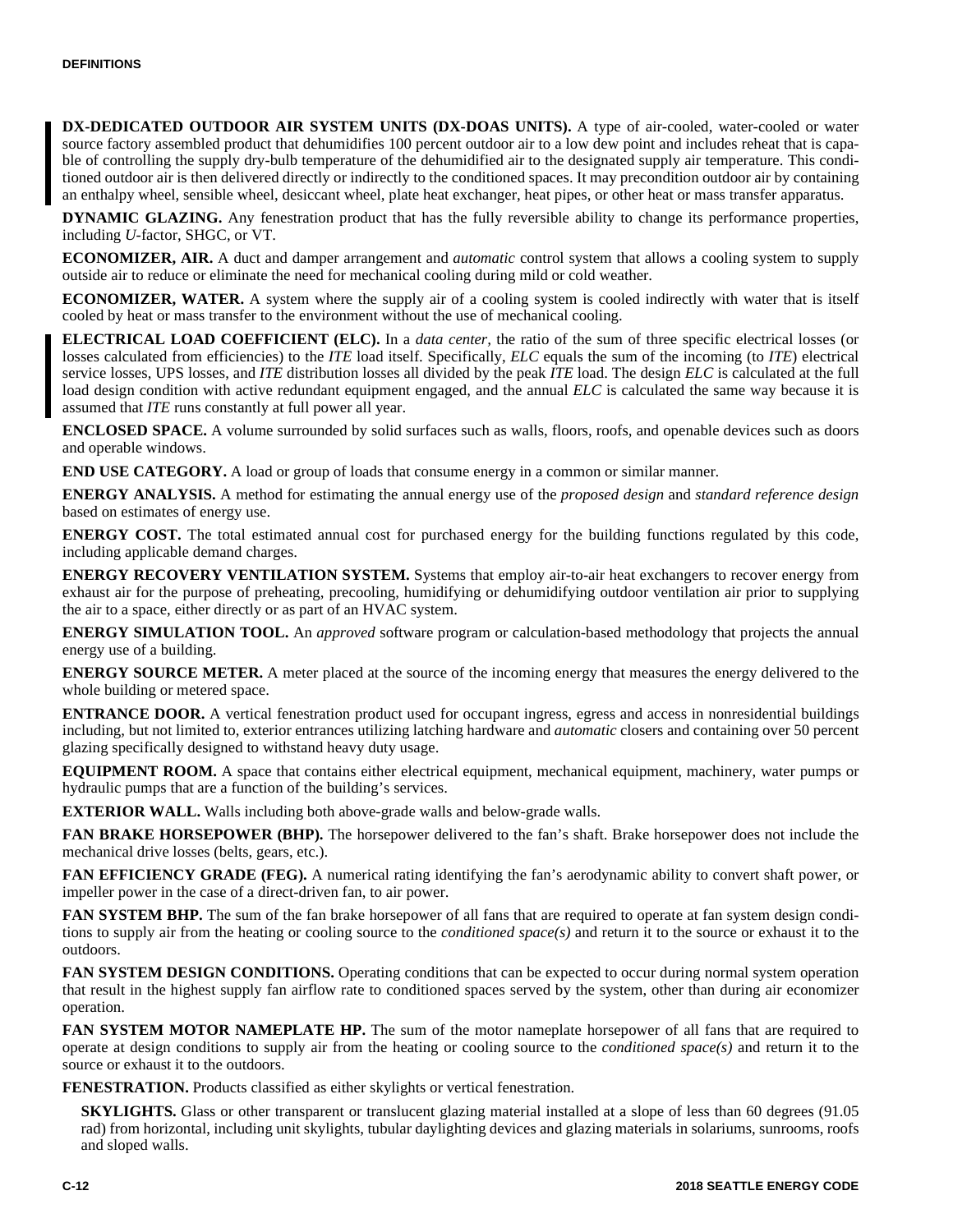**VERTICAL FENESTRATION.** Windows that are fixed or operable, doors with no more than 50 percent glazed area and glazed block composed of glass or other transparent or translucent glazing materials and installed at a slope of not less than 60 degrees (91.05 rad) from horizontal. Opaque areas such as spandrel panels are not considered vertical fenestration.

**CLERESTORY FENESTRATION.** An upper region of vertical fenestration provided for the purpose of admitting daylight beyond the perimeter of a space. The entire clerestory fenestration assembly is installed at a height greater than 8 feet above the finished floor.

**FENESTRATION AREA.** Total area of the fenestration measured using the rough opening, and including the glazing, sash and frame.

**FENESTRATION PRODUCT, FIELD-FABRICATED.** A fenestration product whose frame is made at the construction site of standard dimensional lumber or other materials that were not previously cut, or otherwise formed with the specific intention of being used to fabricate a fenestration product or exterior door. Field fabricated does not include site-built fenestration.

**FENESTRATION PRODUCT, SITE-BUILT.** A fenestration designed to be made up of field-glazed or field-assembled units using specific factory cut or otherwise factory-formed framing and glazing units. Examples of site-built fenestration include storefront systems, curtain walls, and atrium roof systems.

*F-***FACTOR.** The perimeter heat loss factor for slab-on-grade floors (Btu/h × ft × °F) [W/(m × K)].

**FLOOR AREA, NET.** The actual occupied area not including unoccupied accessory areas such as corridors, stairways, toilet rooms, mechanical rooms and closets.

**FURNACE ELECTRICITY RATIO.** The ratio of furnace electricity use to total furnace energy computed as ratio =  $(3.412 \times$  $E_{AE}$ )/1000 ×  $E_F$  + 3.412 ×  $E_{AE}$ ) where  $E_{AE}$  (average annual auxiliary electrical consumption) and  $E_F$  (average annual fuel energy consumption) are defined in Appendix N to Subpart B of Part 430 of Title 10 of the Code of Federal Regulations and *E<sup>F</sup>* is expressed in millions of Btus per year.

**GENERAL LIGHTING.** Lighting that provides a substantially uniform level of illumination throughout an area. General lighting shall not include lighting that provides a dissimilar level of illumination to serve a specific application or decorative feature within such area.

**GREENHOUSE.** A structure or a thermally isolated area of a building that maintains a specialized sunlit environment that is used exclusively for, and essential to, the cultivation, protection or maintenance of plants. Greenhouses are those that are erected for a period of 180 days or more.

**GROUP R.** Buildings or portions of buildings that contain any of the following occupancies as established in the *International Building Code:*

1. Group R-1.

2. Group R-2 where located more than three stories in height above grade plane.

**HEAT TRAP.** An arrangement of piping and fittings, such as elbows, or a commercially available heat trap that prevents thermosyphoning of hot water during standby periods.

**HEAT TRAP, PIPE CONFIGURED.** A pipe configured heat trap is either, as applicable:

- 1. A device specifically designed for the purpose or an arrangement of tubing that forms a loop of 360 degrees, or
- 2. Piping that from the point of connection to the water heater (inlet or outlet) includes a length of piping directed downward before connection to the vertical piping of the supply water or hot-water distribution system.

**HEATED SLAB-ON-GRADE FLOOR.** Slab-on-grade floor construction in which the heating elements, hydronic tubing, or hot air distribution system is in contact with, or placed within or under, the slab.

**HEATED WATER CIRCULATION SYSTEM.** A water distribution system having one or more recirculation pumps that pump water from a heated water source through a dedicated hot water circulation pipe or piping system.

**HIGH SPEED DOOR.** A nonswinging door used primarily to facilitate vehicular access or material transportation, with a minimum opening rate of 32 inches (813 mm) per second, a minimum closing rate of 24 inches (610 mm) per second and that includes an *automatic-*closing device.

**HISTORIC BUILDINGS.** ((Buildings that are listed in or eligible for listing in the National Register of Historic Places, or designated as historic under an appropriate state or local law.)) See *Landmark*.

**HUMIDISTAT.** A regulatory device, actuated by changes in humidity, used for *automatic* control of relative humidity.

**HVAC TOTAL SYSTEM PERFORMANCE RATIO (HVAC TSPR).** The ratio of the sum of a building's annual heating and cooling load in thousands of Btus to the sum of annual carbon emissions in pounds from energy consumption of the building HVAC systems. Carbon emissions shall be calculated by multiplying site energy consumption by the carbon emission factors from Table C407.1.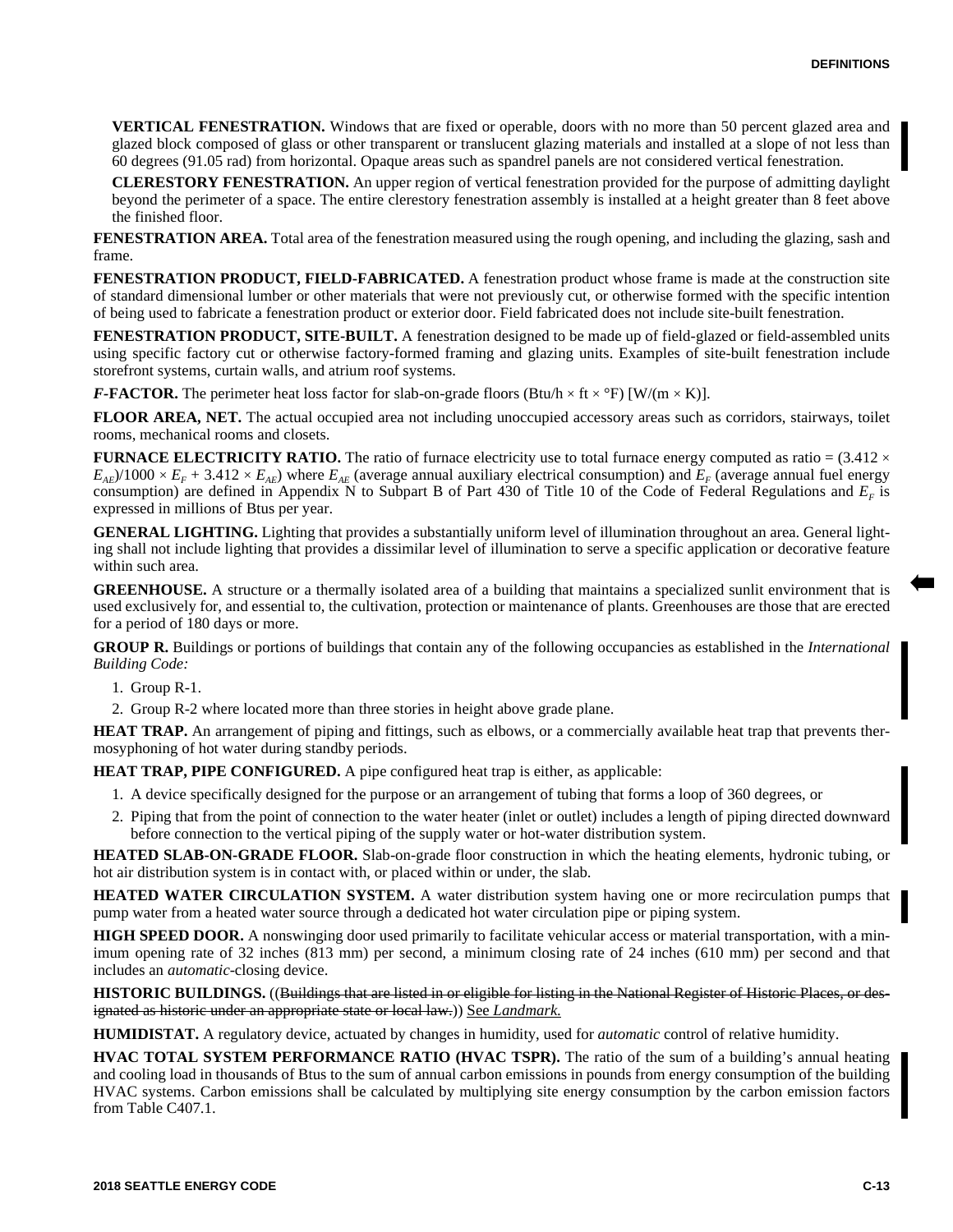## **IEC DESIGN H MOTOR.** An electric motor that meets all of the following:

- 1. It is an induction motor designed for use with three-phase power.
- 2. It contains a cage rotor.
- 3. It is capable of direct-on-line starting.
- 4. It has 4, 6 or 8 poles.
- 5. It is rated from 0.4 kW to 1600 kW at a frequency of 60 Hz.
- **IEC DESIGN N MOTOR.** An electric motor that meets all of the following:
	- 1. It is an inductor motor designed for use with three-phase power.
	- 2. It contains a cage rotor.
	- 3. It is capable of direct-on-line starting.
	- 4. It has 2, 4, 6 or 8 poles.
	- 5. It is rated from 0.4 kW to 1600 kW at a frequency of 60 Hz.

**INFILTRATION.** The uncontrolled inward air leakage into a building caused by the pressure effects of wind or the effect of differences in the indoor and outdoor air density or both.

**INFORMATION TECHNOLOGY EQUIPMENT (ITE).** *ITE* includes computers, data storage, servers, and network/communication equipment.

**INSULATION ENTIRELY ABOVE DECK.** A roof with all insulation:

- 1. Installed above (outside of) the roof structure; and
- 2. Continuous (i.e., uninterrupted by framing members).

**INTEGRATED ENERGY EFFICIENCY RATIO (IEER).** A single-number figure of merit expressing cooling part-load EER efficiency for unitary air-conditioning and heat pump equipment on the basis of weighted operation at various load capacities for the equipment.

**INTEGRATED PART LOAD VALUE (IPLV).** A single number figure of merit based on part-load EER, COP, or kW/ton expressing part-load efficiency for air conditioning and heat pump equipment on the basis of weighted operation at various load capacities for equipment.

**INTEGRATED SEASONAL COEFFICIENT OF PERFORMANCE (ISCOP).** A seasonal efficiency number that is a combined value based on the formula listed in AHRI Standard 920 of the two COP values for the heating season of a DX-DOAS unit water or air source heat pump, expressed in W/W.

**INTEGRATED SEASONAL MOISTURE REMOVAL EFFICIENCY (ISMRE).** A seasonal efficiency number that is a combined value based on the formula listed in AHRI Standard 920 of the four dehumidification moisture removal efficiency (MRE) ratings required for DX-DOAS units, expressed in lb. of moisture/kWh.

**ISOLATION DEVICES.** Devices that isolate HVAC zones so they can be operated independently of one another. Isolation devices include separate systems, isolation dampers and controls providing shutoff at terminal boxes.

**IT (INFORMATION TECHNOLOGY) ENERGY.** Electrical energy consumed by UPS (uninterruptible power supply) units, servers, and associated electronic data storage and data processing equipment, but not by lighting or HVAC equipment.

**LABELED.** Equipment, materials or products to which have been affixed a label, seal, symbol or other identifying mark of a nationally recognized testing laboratory, approved agency or other organization concerned with product evaluation that maintains periodic inspection of the production of the above-labeled items and whose labeling indicates either that the equipment, material or product meets identified standards or has been tested and found suitable for a specified purpose.

**LANDMARK.** A building or structure that is subject to a requirement to obtain a certificate of approval from the City Landmarks Preservation Board before altering or making significant changes to specific features or characteristics, that has been nominated for designation or has been designated for preservation by the City Landmarks Preservation Board, that has been designated for preservation by the State of Washington, has been listed or determined eligible to be listed in the National Register of Historic Places, or is located in a landmark or special review district subject to a requirement to obtain a certificate of approval before making a change to the external appearance of the structure.

**LINER SYSTEM (LS).** A system that includes the following:

- 1. A continuous vapor barrier liner membrane that is installed below the purlins and that is uninterrupted by framing members.
- 2. An uncompressed, unfaced insulation resting on top of the liner membrane and located between the purlins.

For multilayer installations, the last rated *R-value* of insulation is for unfaced insulation draped over purlins and then compressed when the metal roof panels are attached.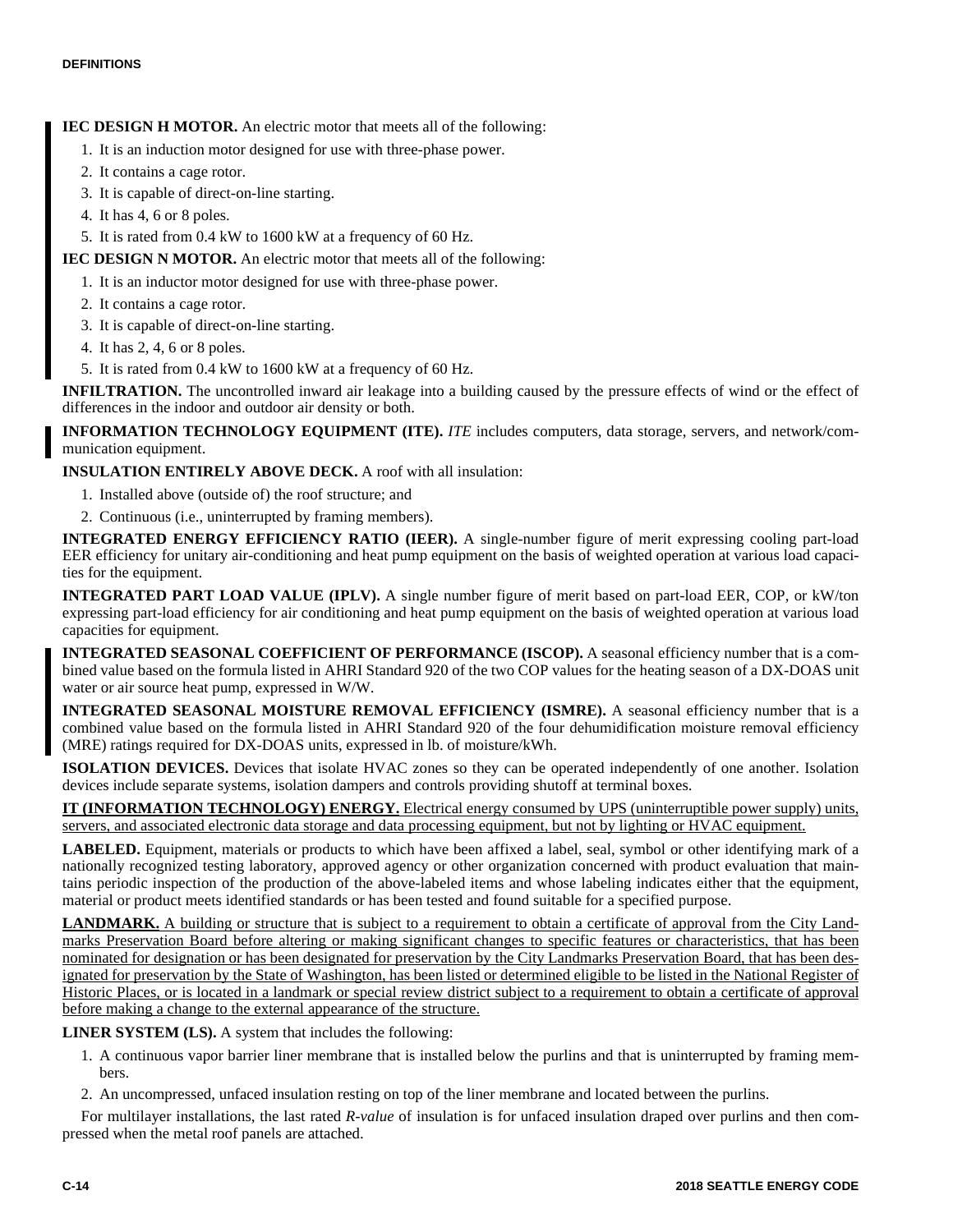**LISTED.** Equipment, materials, products or services included in a list published by an organization acceptable to the *code official* and concerned with evaluation of products or services that maintains periodic inspection of production of *listed* equipment or materials or periodic evaluation of services and whose listing states either that the equipment, material, product or service meets identified standards or has been tested and found suitable for a specified purpose.

**LOW SLOPED ROOF.** A roof having a slope less than 2 units vertical in 12 units horizontal.

**LOW-VOLTAGE DRY-TYPE DISTRIBUTION TRANSFORMER.** A transformer that is air-cooled, does not use oil as a coolant, has an input voltage less than or equal to 600 volts and is rated for operation at a frequency of 60 hertz.

**LOW-VOLTAGE LIGHTING.** A lighting system consisting of an isolating power supply, the low voltage luminaires, and associated equipment that are all identified for the use.

**LUMINAIRE.** A complete lighting unit consisting of a lamp or lamps together with the housing designed to distribute the light, position and protect the lamps, and connect the lamps to the power supply.

**LUMINAIRE-LEVEL LIGHTING CONTROL.** A lighting system consisting of one or more *luminaires* where each *luminaire* has embedded lighting control logic, occupancy and ambient light sensors, and local override switching capability, where required. Each *luminaire* shall also have local or central wireless networking capabilities to detect and share information with other *luminaires* to adjust to occupancy and/or daylight in the space.

**MANUAL.** Capable of being operated by personal intervention (see "Automatic").

**MASS TRANSFER DECK SLAB. ((EDGE.** That portion of the above-grade wall made up of the concrete slab where it extends past the footprint of the floor above, and there is space (conditioned or unconditioned) below the slab.)) A concrete slab designed to transfer structural load from the building perimeter wall or column line above, laterally to an offset wall or column line below, and which has conditioned or semi-heated space on the inside of the upper wall and exterior or unconditioned space on the outside of the upper wall. The area of the slab edge shall be defined as the thickness of the slab multiplied by the ((perimeter)) length of the edge condition. Examples of this condition include, but are not limited to, the transition from an above-grade structure to a below-grade structure or the transition from a tower to a podium. Cantilevered balconies do not meet this definition.



**MECHANICAL COOLING.** Reducing the temperature of a gas or liquid by using vapor compression, absorption, desiccant dehumidification combined with evaporative cooling, or another energy-driven thermodynamic cycle. Indirect or direct evaporative cooling alone is not considered mechanical cooling.

**MECHANICAL HEATING.** Raising the temperature of a gas or liquid by use of fossil fuel burners, electric resistance heaters, heat pumps, or other systems that require energy to operate.

**MECHANICAL LOAD COEFFICIENT (MLC).** In a *data center,* the ratio of the cooling system's net use of energy to that of the *ITE.* The design *MLC* is calculated for a local peak weather condition (stipulated in ASHRAE 90.4) and equals the sum of all active cooling equipment input power, divided by total power into the *ITE.* The annual *MLC* is calculated using hourly TMY3 weather data for the data center's location and equals the sum of all energy flowing into the cooling system to respond to that weather, minus any energy successfully recovered to avoid any new energy use, all divided by the energy flowing into the *ITE* during the same period.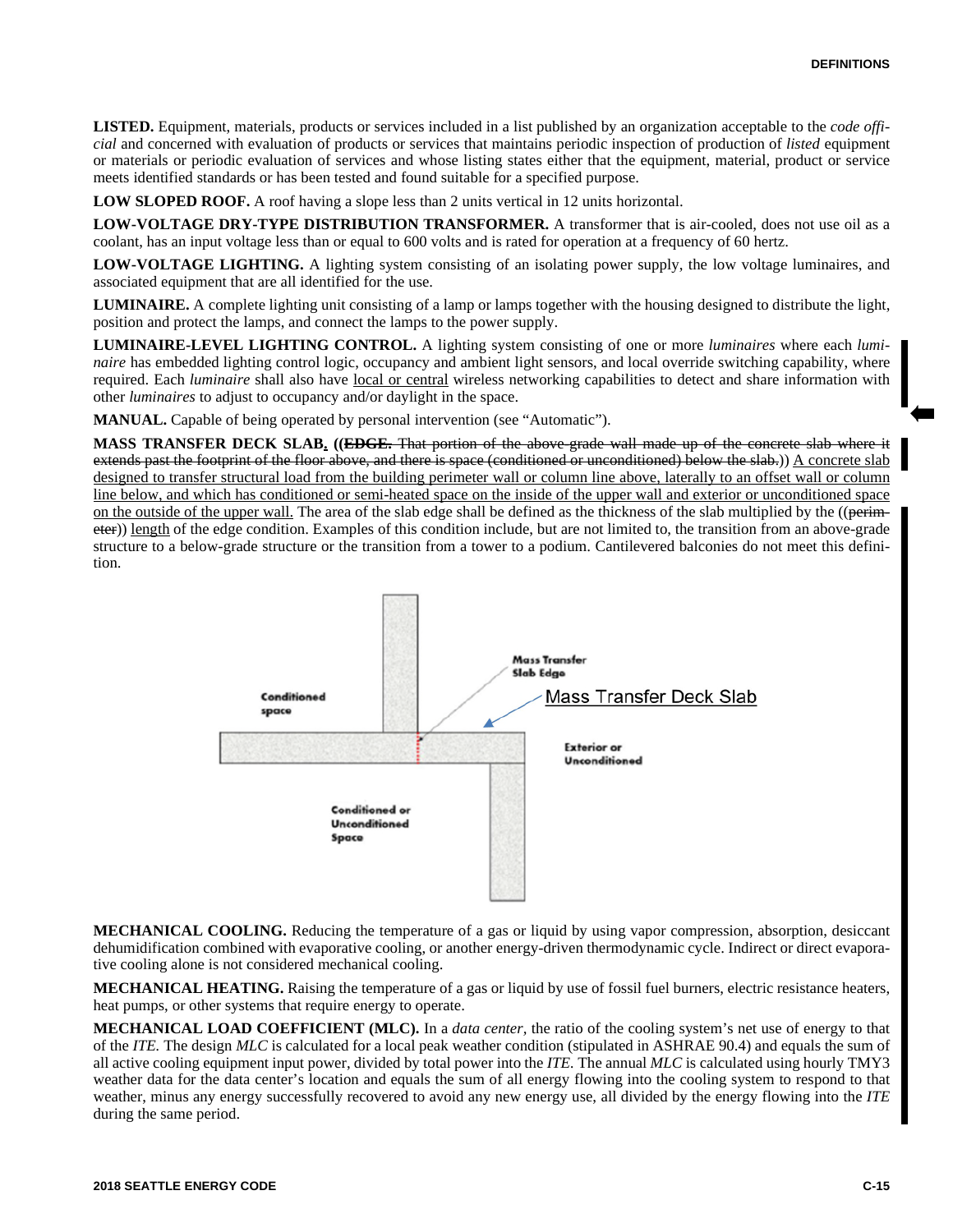## **METAL BUILDING ROOF.** A roof that:

- 1. Is constructed with a metal, structural, weathering surface;
- 2. Has no ventilated cavity; and
- 3. Has the insulation entirely below deck (i.e., does not include composite concrete and metal deck construction nor a roof framing system that is separated from the superstructure by a wood substrate) and whose structure consists of one or more of the following configurations:
	- a. Metal roofing in direct contact with the steel framing members;
	- b. Metal roofing separated from the steel framing members by insulation;
	- c. Insulated metal roofing panels installed as described in item a. or b.

**METER.** A device that measures the flow of energy.

**MICROCELL.** A wireless communication facility consisting of an antenna that is either: (a) Four (4) feet in height and with an area of not more than 580 square inches; or (b) if a tubular antenna, no more than four (4) inches in diameter and no more than six (6) feet in length; and the associated equipment cabinet that is six (6) feet or less in height and no more than 48 square feet in floor area.

**MULTI-PASS.** A heat pump water heater control strategy requiring multiple passes of water through the heat pump to reach the final target storage water temperature.

**NAMEPLATE HORSEPOWER.** The nominal motor output power rating stamped on the motor nameplate.

**NEMA DESIGN A MOTOR.** A squirrel-cage motor that meets all of the following:

- 1. It is designed to withstand full-voltage starting and developing locked-rotor torque as shown in paragraph 12.38.1 of NEMA MG 1.
- 2. It has pull-up torque not less than the values shown in paragraph 12.40.1 of NEMA MG 1.
- 3. It has breakdown torque not less than the values shown in paragraph 12.39.1 of NEMA MG 1.
- 4. It has a locked-rotor current higher than the values shown in paragraph 12.35.1 of NEMA MG 1 for 60 Hz and paragraph 12.35.2 of NEMA MG 1 for 50 Hz.
- 5. It has a slip at rated load of less than 5 percent for motors with fewer than 10 poles.

**NEMA DESIGN B MOTOR.** A squirrel-cage motor that meets all of the following:

- 1. It is designed to withstand full-voltage starting.
- 2. It develops locked-rotor, breakdown and pull-up torques adequate for general application as specified in Sections 12.38, 12.39 and 12.40 of NEMA MG 1.
- 3. It draws locked-rotor current not to exceed the values shown in paragraph 12.35.1 of NEMA MG 1 for 60 Hz and paragraph 12.35.2 of NEMA MG 1 for 50 Hz.
- 4. It has a slip at rated load of less than 5 percent for motors with fewer than 10 poles.

**NEMA DESIGN C MOTOR.** A squirrel-cage motor that meets all of the following:

- 1. It is designed to withstand full-voltage starting and developing locked-rotor torque for high-torque applications up to the values shown in paragraph 12.38.2 of NEMA MG 1 (incorporated by reference; see §431.15).
- 2. It has pull-up torque not less than the values shown in paragraph 12.40.2 of NEMA MG 1.
- 3. It has breakdown torque not less than the values shown in paragraph 12.39.2 of NEMA MG 1.
- 4. It has a locked-rotor current not to exceed the values shown in paragraph 12.35.1 of NEMA MG 1 for 60 Hz and paragraph 12.35.2 of NEMA MG 1 for 50 Hz.
- 5. It has a slip at rated load of less than 5 percent.

**NETWORKED GUEST ROOM CONTROL SYSTEM.** A control system, able to be accessed from the front desk or other central location associated with a Group R-1 building, that is capable of identifying the occupancy status of each guest room according to a timed schedule, and is capable of controlling HVAC in each hotel and motel guest room separately.

**NONSTANDARD PART LOAD VALUE (NPLV).** A single-number part-load efficiency figure of merit calculated and referenced to conditions other than IPLV conditions, for units that are not designed to operate at ARI standard rating conditions.

**OCCUPANT SENSOR CONTROL.** An *automatic* control device or system that detects the presence or absence of people within an area and causes lighting, equipment or appliances to be regulated accordingly.

**ON-SITE RENEWABLE ENERGY.** Energy derived from solar radiation, wind, waves, tides, landfill gas, biogas, biomass, or the internal heat of the earth. The energy system providing on-site renewable energy shall be located on the project site.

**OPAQUE DOOR.** A door that is not less than 50 percent opaque in surface area.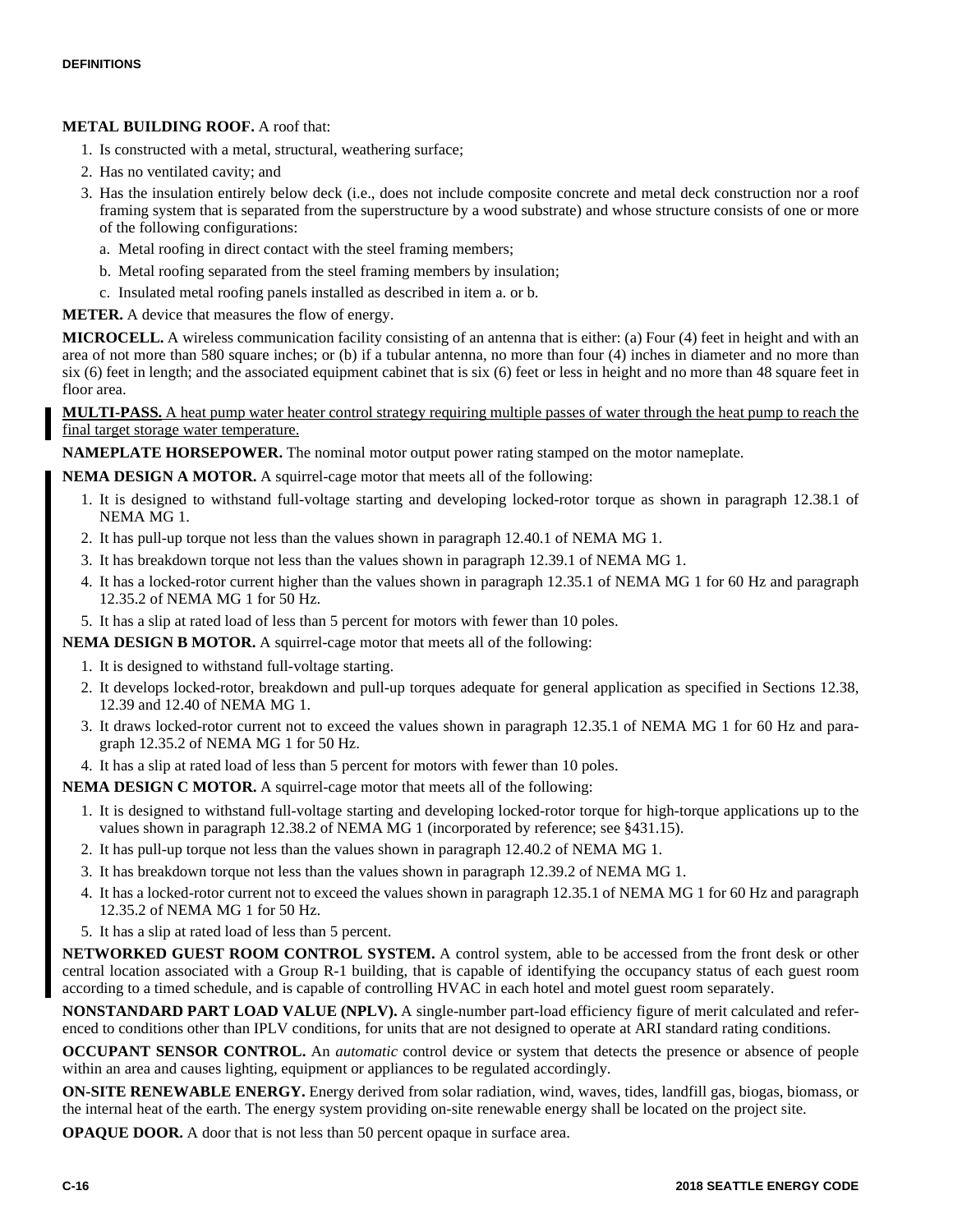**PERSONAL WIRELESS SERVICE FACILITY.** A wireless communication facility (WCF), including a microcell, which is a facility for the transmission and/or reception of radio frequency signals and which may include antennas, equipment shelter or cabinet, transmission cables, a support structure to achieve the necessary elevation, and reception and/or transmission devices or antennas.

**POWERED ROOF/WALL VENTILATORS.** A fan consisting of a centrifugal or axial impeller with an integral driver in a weather-resistant housing and with a base designed to fit, usually by means of a curb, over a wall or roof opening.

**POWER-OVER-ETHERNET LIGHTING (POE).** Lighting sources powered by DC current utilizing Ethernet cables.

**PROPOSED DESIGN.** A description of the proposed building used to estimate annual energy use and carbon emissions from energy consumption for determining compliance based on total building performance and *HVAC total performance ratio.*

**PUBLIC LAVATORY FAUCET.** A lavatory faucet that is not intended for private use as defined by the *Uniform Plumbing Code* and that is supplied with both potable cold and hot water.

**RADIANT HEATING SYSTEM.** A heating system that transfers heat to objects and surfaces within a conditioned space, primarily by infrared radiation.

**READY ACCESS (TO).** That which enables a device, appliance or equipment to be directly reached, without requiring the removal or movement of any panel or similar obstruction.

**REFRIGERANT DEW POINT.** The refrigerant vapor saturation temperature at a specified pressure.

**REFRIGERATED WAREHOUSE COOLER.** An enclosed storage space that has a total chilled storage area of 3,000 square feet or greater and is designed to maintain a temperature of greater than 32°F but less than 55°F.

**REFRIGERATED WAREHOUSE FREEZER.** An enclosed storage space that has a total chilled storage area of 3,000 ft<sup>2</sup> and is designed to maintain temperatures at or below 32°F.

**REFRIGERATION SYSTEM, LOW TEMPERATURE.** Systems for maintaining food product in a frozen state in refrigeration applications.

**REFRIGERATION SYSTEM, MEDIUM TEMPERATURE.** Systems for maintaining food product above freezing in refrigeration applications.

**REGISTERED DESIGN PROFESSIONAL.** An individual who is registered or licensed to practice their respective design profession as defined by the statutory requirements of the professional registration laws of the state or jurisdiction in which the project is to be constructed.

**REPAIR.** The reconstruction or renewal of any part of an existing building.

**REPLACEMENT AIR.** Outdoor air that is used to replace air removed from a building through an exhaust system. Replacement air may be derived from one or more of the following: makeup air, supply air, transfer air and infiltration. However, the ultimate source of all replacement air is outdoor air. When replacement air exceeds exhaust, the result is exfiltration.

**REROOFING.** The process of recovering or replacing an existing roof covering. See "Roof Recover" and "Roof Replacement."

**RESIDENTIAL BUILDING.** For this code, includes detached one- and two-family dwellings and multiple single-family dwellings (townhouses) as well as Group R-2 and R-3 buildings three stories or less in height above grade plane.

**ROOF ASSEMBLY.** A system designed to provide weather protection and resistance to design loads. The system consists of a roof covering and roof deck or a single component serving as both the roof covering and the roof deck. A roof assembly includes the roof covering, underlayment, roof deck, insulation, vapor retarder and interior finish. See also *attic and other roofs, metal building roof,* roof with *insulation entirely above deck* and *single-rafter roof.*

**ROOF RECOVER.** The process of installing an additional *roof covering* over a prepared existing roof covering without removing the existing roof covering.

**ROOF REPAIR.** Reconstruction or renewal of any part of an existing roof for the purposes of its maintenance.

**ROOF REPLACEMENT.** The process of removing the existing roof covering, repairing any damaged substrate and installing a new *roof covering.*

**ROOFTOP MONITOR.** A raised section of a roof containing vertical fenestration along one or more sides.

*R-***VALUE (THERMAL RESISTANCE).** The inverse of the time rate of heat flow through a body from one of its bounding surfaces to the other surface for a unit temperature difference between the two surfaces, under steady state conditions, per unit area ( $h \times \text{ft}^2 \times {}^{\circ}\text{F/Btu}$ ) [(m<sup>2</sup> × K)/W].

**SATURATED CONDENSING TEMPERATURE.** The saturation temperature corresponding to the measured refrigerant pressure at the condenser inlet for single component and azeotropic refrigerants, and the arithmetic average of the dew point and *bubble point* temperatures corresponding to the refrigerant pressure at the condenser entrance for zeotropic refrigerants.

**SDCI.** The Seattle Department of Construction and Inspections.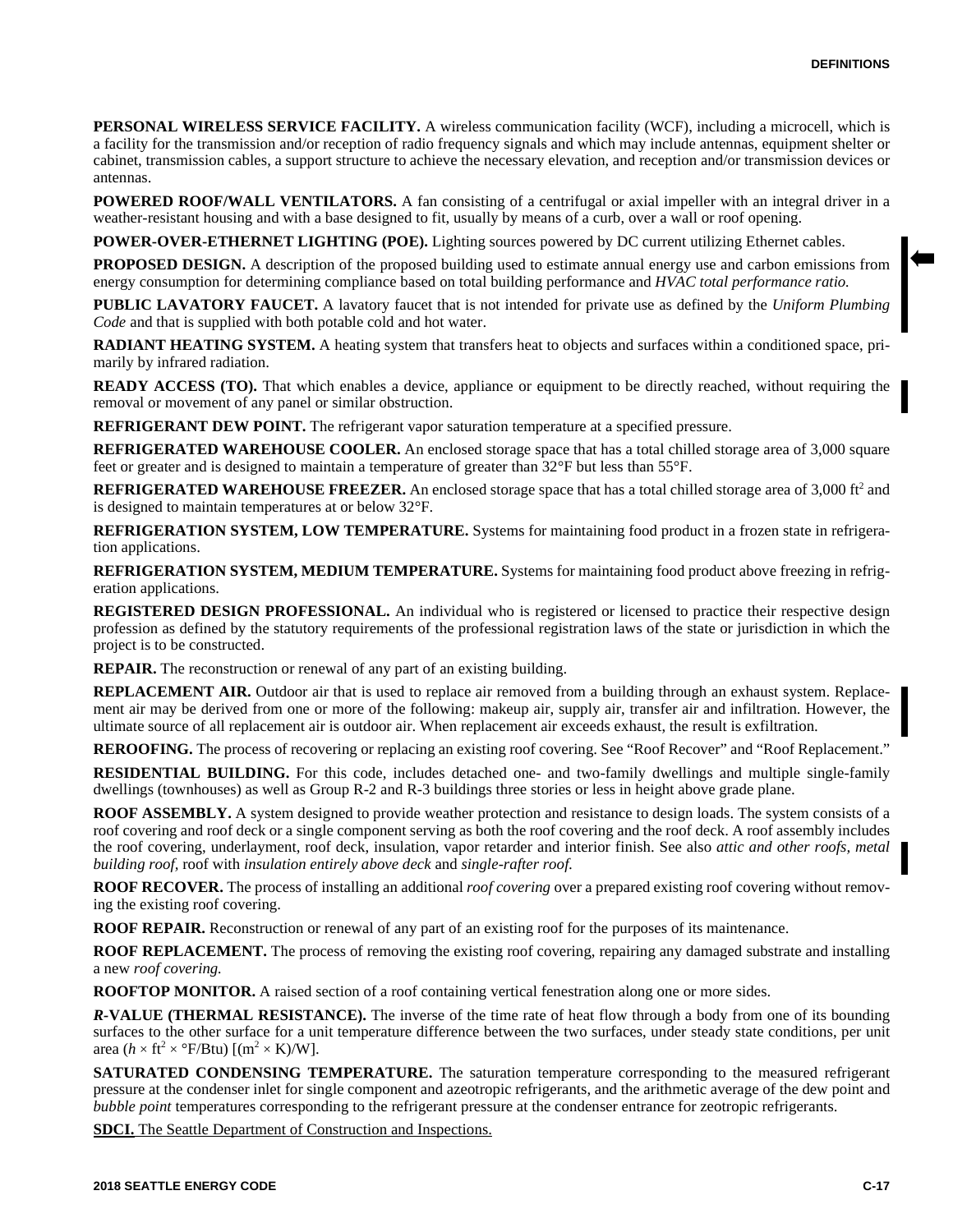**SEMI-HEATED SPACE.** An enclosed space within a building, including adjacent connected spaces separated by an uninsulated component (e.g., basements, utility rooms, garages, corridors), which:

- 1. Is heated but not cooled, and has an installed heating system output capacity greater than or equal to 3.4 Btu/(h-ft<sup>2</sup>) but not greater than  $8 \text{ Btu}/(\text{h-fit}^2)$ ;
- 2. Is not a walk-in or warehouse cooler or freezer space.

**SENSIBLE RECOVERY EFFECTIVENESS.** Change in the dry-bulb temperature of the outdoor air supply divided by the difference between the outdoor air and return air dry-bulb temperatures, expressed as a percentage, governed by AHRI Standard 1060.

**SERVICE WATER HEATING.** Heating water for domestic or commercial purposes other than space heating and process requirements.

**SIDELIT.** See Section C405.2.4.2.

**SINGLE-PASS.** A heat pump water heater control strategy using variable flow or variable capacity to deliver water from the heat pump at the final target storage water temperature in a single pass through the heat exchanger with variable incoming water temperatures.

**SINGLE-RAFTER ROOF.** A roof where the roof above and the ceiling below are both attached to the same wood rafter and where insulation is located in the space between these wood rafters.

**SKYLIGHT.** See "Fenestration."

**SLAB BELOW GRADE.** Any portion of a slab floor in contact with the ground which is more than 24 inches below the final elevation of the nearest exterior grade.

**SLAB-ON-GRADE FLOOR.** That portion of a slab floor of the building envelope that is in contact with the ground and that is either above grade or is less than or equal to 24 inches below the final elevation of the nearest exterior grade.

**SLEEPING UNIT.** A room or space in which people sleep, which can also include permanent provisions for living, eating, and either sanitation or kitchen facilities but not both. Such rooms and spaces that are also part of a dwelling unit are not *sleeping units.*

**SMALL BUSINESS.** Any business entity (including a sole proprietorship, corporation, partnership or other legal entity) which is owned and operated independently from all other businesses, which has the purpose of making a profit, and which has fifty or fewer employees.

**SMALL ELECTRIC MOTOR.** A general purpose, alternating current, single speed induction motor.

**SOLAR HEAT GAIN COEFFICIENT (SHGC).** The ratio of the solar heat gain entering the space through the fenestration assembly to the incident solar radiation. Solar heat gain includes directly transmitted solar heat and absorbed solar radiation which is then reradiated, conducted or convected into the space.

**SOLAR ZONE.** A clear area or areas reserved solely for current and future installation of photovoltaic or solar hot water systems.

**SPACE CONDITIONING CATEGORY.** Categories are based on the allowed peak space conditioning output capacity per square foot of *conditioned floor area,* or the design set point temperature, for a building or space. Space conditioning categories ((from lowest to highest)) include: low energy, semi-heated, conditioned, refrigerated walk-in and warehouse coolers, and refrigerated walk-in and warehouse freezers.

**STANDARD REFERENCE DESIGN.** A version of the *proposed design* that meets the minimum requirements of this code and is used to determine the maximum annual energy use requirement and carbon emissions from energy consumption for compliance based on total building performance and *HVAC total system performance ratio.*

**STEEL-FRAMED WALL.** A *wall* with a cavity (insulated or otherwise) whose exterior surfaces are separated by steel framing members (i.e., typical steel stud *walls* and curtain *wall systems*).

**STOREFRONT.** A system of doors and windows mulled as a composite fenestration structure that has been designed to resist heavy use. *Storefront* systems include, but are not limited to, exterior fenestration systems that span from the floor level or above to the ceiling of the same story on commercial buildings, with or without mulled windows and doors.

**SUBSYSTEM METER.** A meter placed downstream of the energy supply meter that measures the energy delivered to a load or a group of loads.

**TEMPERATURE MAINTENANCE.** The system used to maintain the temperature of the building domestic hot water delivery system, typically by circulation and reheating or by a heat trace system.

**TEMPORARY GROWING STRUCTURE.** A temporary growing structure has sides and roof covered with polyethylene, polyvinyl or similar flexible synthetic material and is used to provide plants with either frost protection or increased heat retention. Temporary structures are those that are erected for a period of less than 180 days.